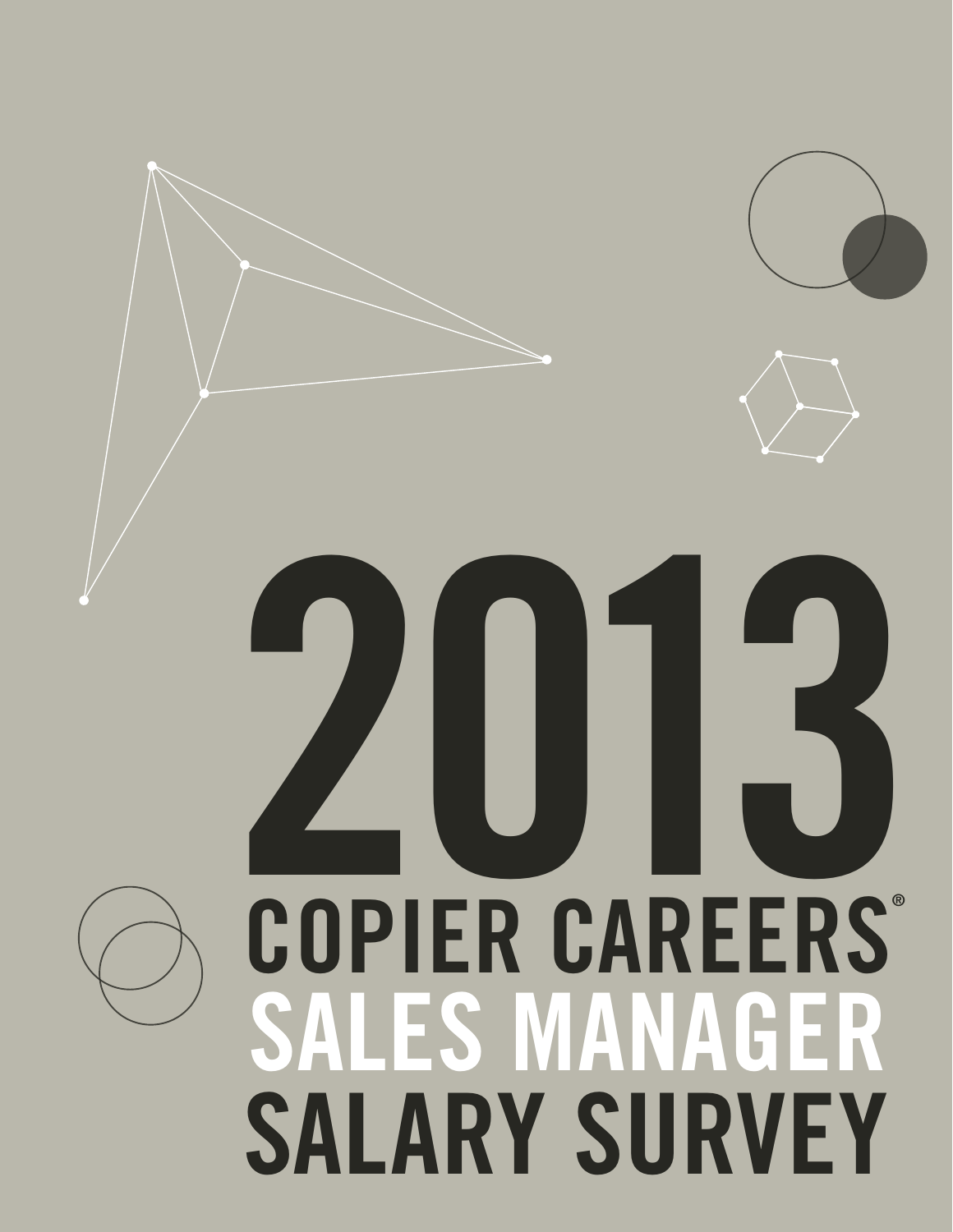2013<br>2013<br>2013<br>2013

**Over the past year and a half, as the economy has recov**ered from its recession and returned to growth mode, a major shift has taken place in the copier industry. After years of sticking it out in their safe, stable jobs, copier sales reps, technicians, managers, and back office staff have begun moving out of their comfort zones and into that no-man's land known as the job hunt, ready to trade in their security for something even more enticing: opportunity.

**1**

"During the last five years, a lot of people in the copier industry were afraid to look at new opportunities because there was so much uncertainty about the economy," says Paul Schwartz, president of Copier Careers, a recruiting firm with a 25-year history of partnering with independent copier dealerships. "But after a few years of stability and growth, people are realizing that it's safe to explore new opportunities."

In addition to gaining confidence in the economy, copier professionals have also become more comfortable with the new business models that have emerged since 2007. Managed print and managed network services are no longer the frontier: they are the norm. And they are becoming lucrative.

"Sales managers are now beginning to understand the depth and breadth of solutions," says Schwartz. "And they've started to realize that there are a variety of opportunities out there, both within and outside of traditional copier dealerships. These are the signs of an evolving industry."

®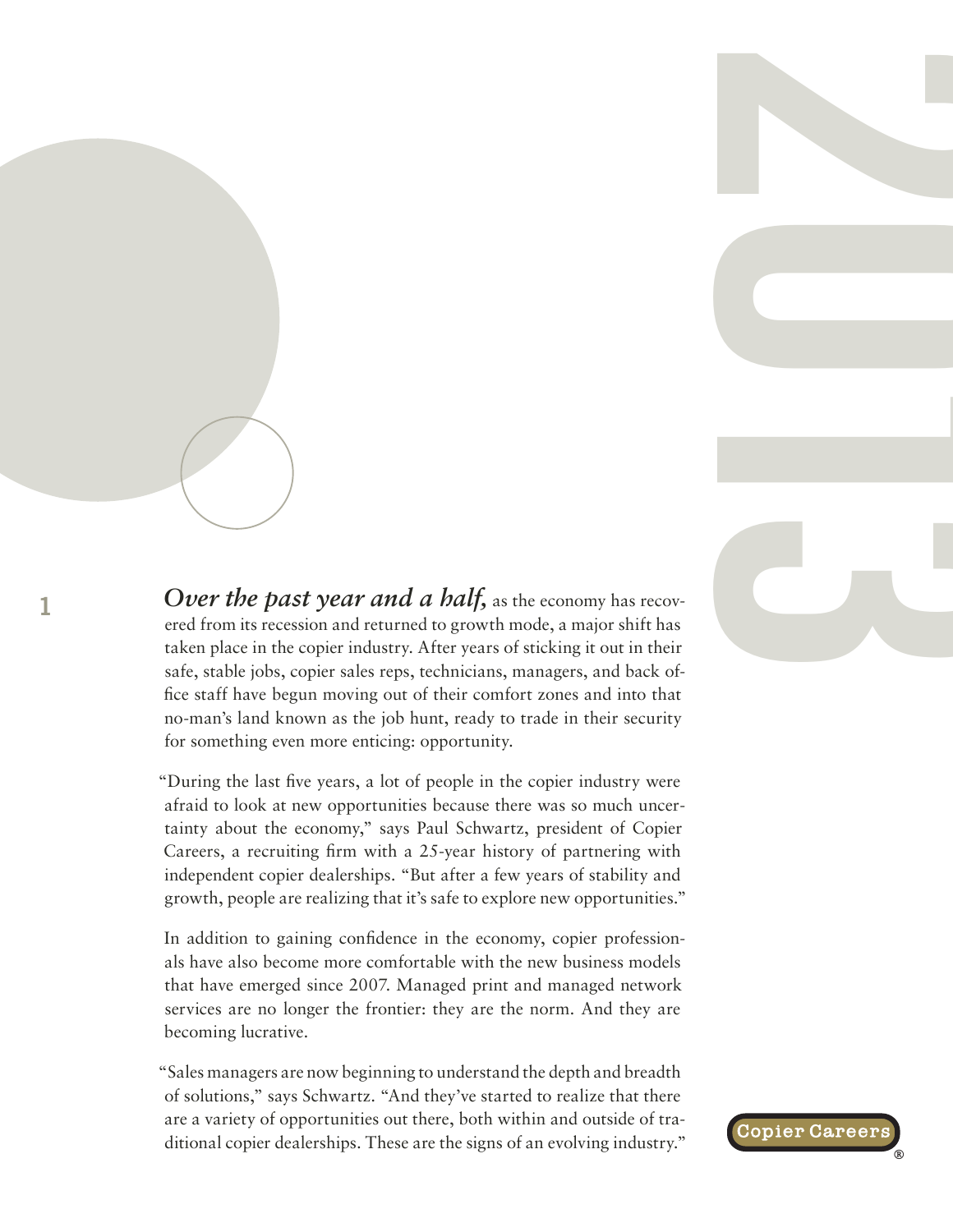

## **1,033 COPIER SALES MANAGERS PARTICIPATED IN THIS YEAR'S SALARY SURVEY. THE AVERAGE SALES MANAGER WORKS 57 HOURS PER WEEK.**

#### **WHAT IS YOUR HIGHEST LEVEL OF EDUCATION?**



For more than a decade, Copier Careers has conducted detailed yearly surveys of copier service techs, service managers, and sales managers; in 2011, we added a survey for copier sales reps. These surveys track a variety of data points and measure how well copier professionals are compensated, how satisfied they are in their jobs, and how well their employers are meeting their expectations. This year's Sales Manager Salary Survey reflects the responses of 1,033 sales managers who completed our online questionnaire between March 1, 2012 and March 15, 2013.

Over these past ten-plus years, many things have changed, including the demographics of the survey's participants. In 2002, 94 percent of respondents worked for an independent copier dealership, but today that figure is only 46 percent. The rest come from regional dealerships with multiple locations (23%), national sales and service organizations (16%), and OEMs (15%). Additionally, the percentage of female sales managers has climbed quickly during this time period, from a mere 7 percent in 2002 to 29 percent this year.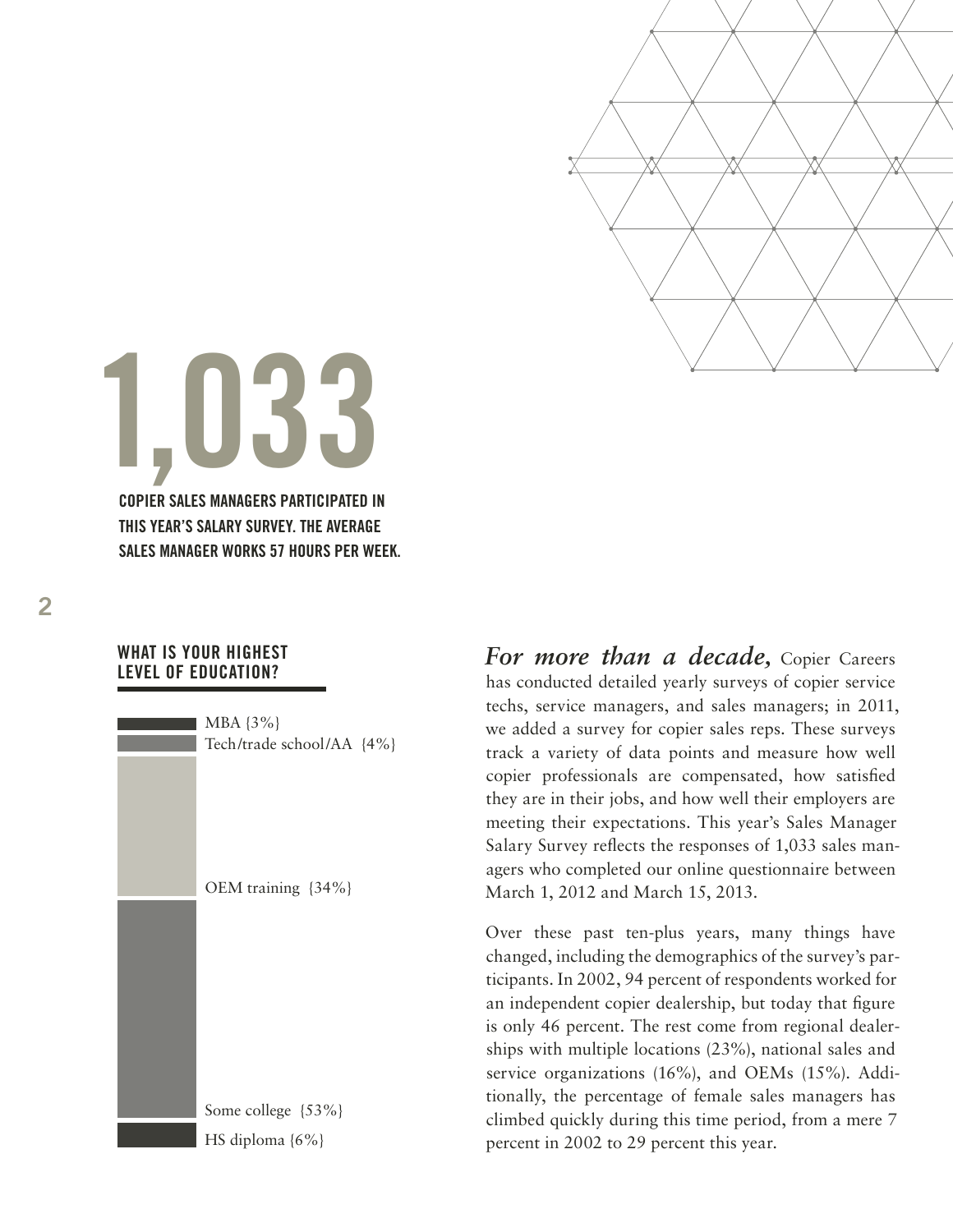# OF SALES MANAGERS SURVEYED RECEIVE **HEALTH BENEFITS FROM THEIR EMPLOYERS**

**WHO DO YOU WORK FOR?**

### National sales organization  ${16\%}$ Indie dealer  ${46\%}$ OEM  ${15\%}$ Regional dealer {23%}

#### **HOW MANY EMPLOYEES DO YOU SUPERVISE?**



#### **WHICH JOB-RELATED ISSUES MATTER MOST TO YOU?**

- 1. Bonus opportunities
- 2. My work is important to the company's success
- 3. Benefits
- 4. Company-provided computer
- 5. Financial stability of company
- 6. Base pay
- 7. Prestige/reputation of company

|                   | 2002      | 2004      | 2006      | 2008      | 2010      | 2011      | 2012      | 2013      |
|-------------------|-----------|-----------|-----------|-----------|-----------|-----------|-----------|-----------|
| Base pay          | \$39,800  | \$42,211  | \$44,322  | \$48,678  | \$48,699  | \$51,201  | \$54,231  | \$56,400  |
| <b>Commission</b> | \$61,300  | \$62,121  | \$66,444  | \$73,136  | \$65,440  | \$68,439  | \$77,034  | \$81,331  |
| <b>Total</b>      | \$101,100 | \$104,332 | \$110,766 | \$121,814 | \$114,139 | \$119,640 | \$131,265 | \$137,731 |

#### **AVERAGE ANNUAL COMPENSATION**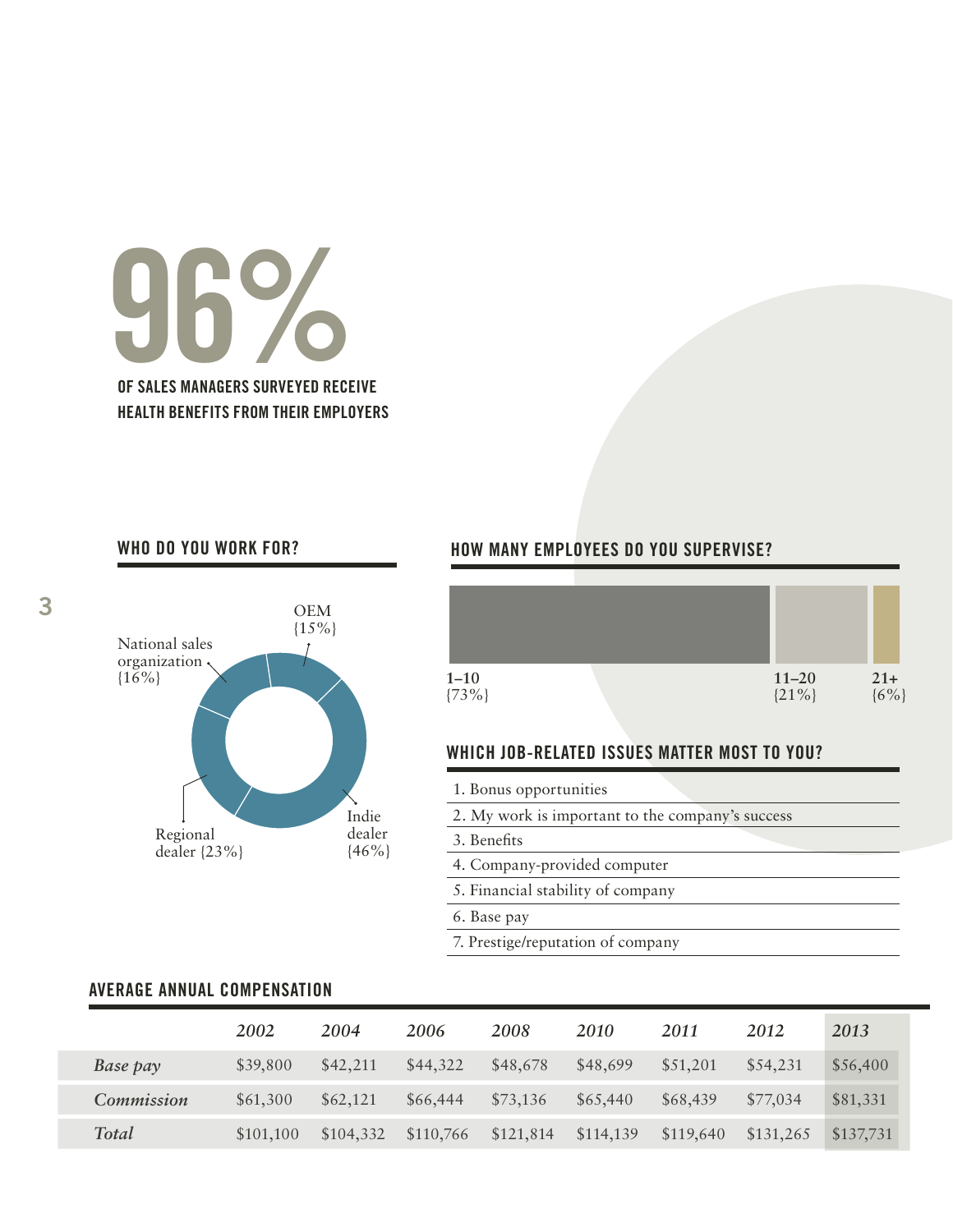

**4** *While overall compensation* for sales managers dropped significantly during the recession, by 2011 it had returned to growth mode, with yearly increases in both base pay and commission. This year, the upward trend continues: the average copier sales manager saw increases of \$2,169 in base pay and \$4,297 in commission, bringing average totals to \$56,400 and \$81,331, respectively. At \$137,731, this year's average total compensation represents a 5 percent increase over last year's total of \$131,265.

> "A lot of the solutions that are now being sold are moneysaving solutions, so even when the economy was in poor shape, copier sales professionals were doing pretty well," says Jessica Crowley, Director of Recruiting for Copier Careers. "Now that the economy is growing again, it's only getting better for them. The increases we've seen in sales manager compensation—nearly \$20,000 over the past two years—are a reflection of this uptick in sales, and a good indication of the health of this industry."

#### **MOST COMMONLY RECEIVED DIRECT CASH BONUSES**

- 1. Personal performance
- 2. Signing bonus
- 3. Project milestone completion
- 4. Certification/training
- 5. Other
- 6. Company profit sharing

#### **MOST COMMONLY RECEIVED NON-CASH / INDIRECT CASH BONUSES**

- 1. Health benefits
- 2. Company car/car allowance
- 3. Company-paid phone/fax/internet
- 4. Certification reimbursement
- 5. Further education/training
- 6. 401(k) match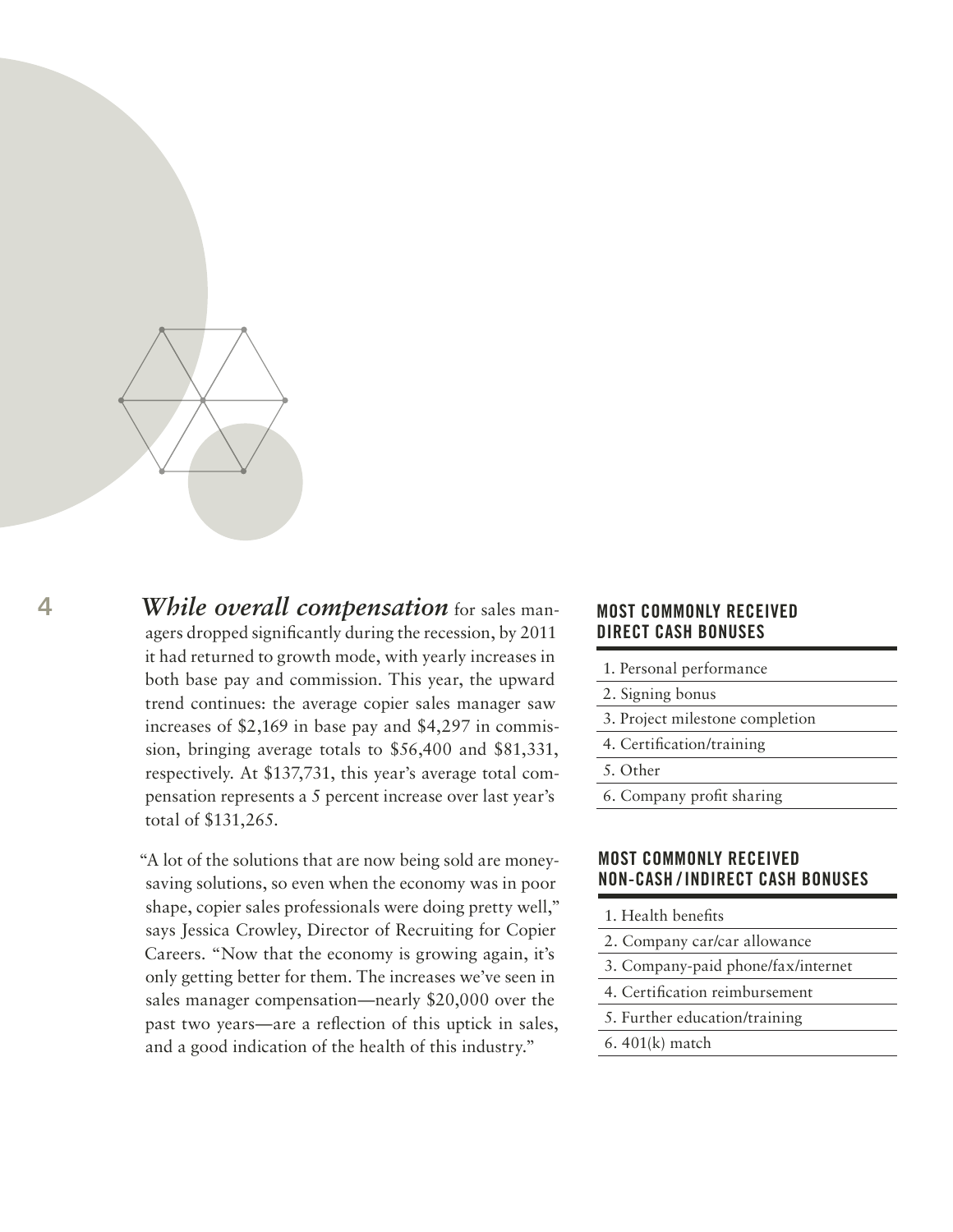**"THE SALES MANAGERS WHO HAVE BEEN INVOLVED IN SUCCESSFUL MPS AND MNS PROGRAMS OVER THE PAST FEW YEARS ARE A FAIRLY BATTLE-TESTED GROUP, SO THEY'RE VERY CONFIDENT IN THEIR SKILLS."**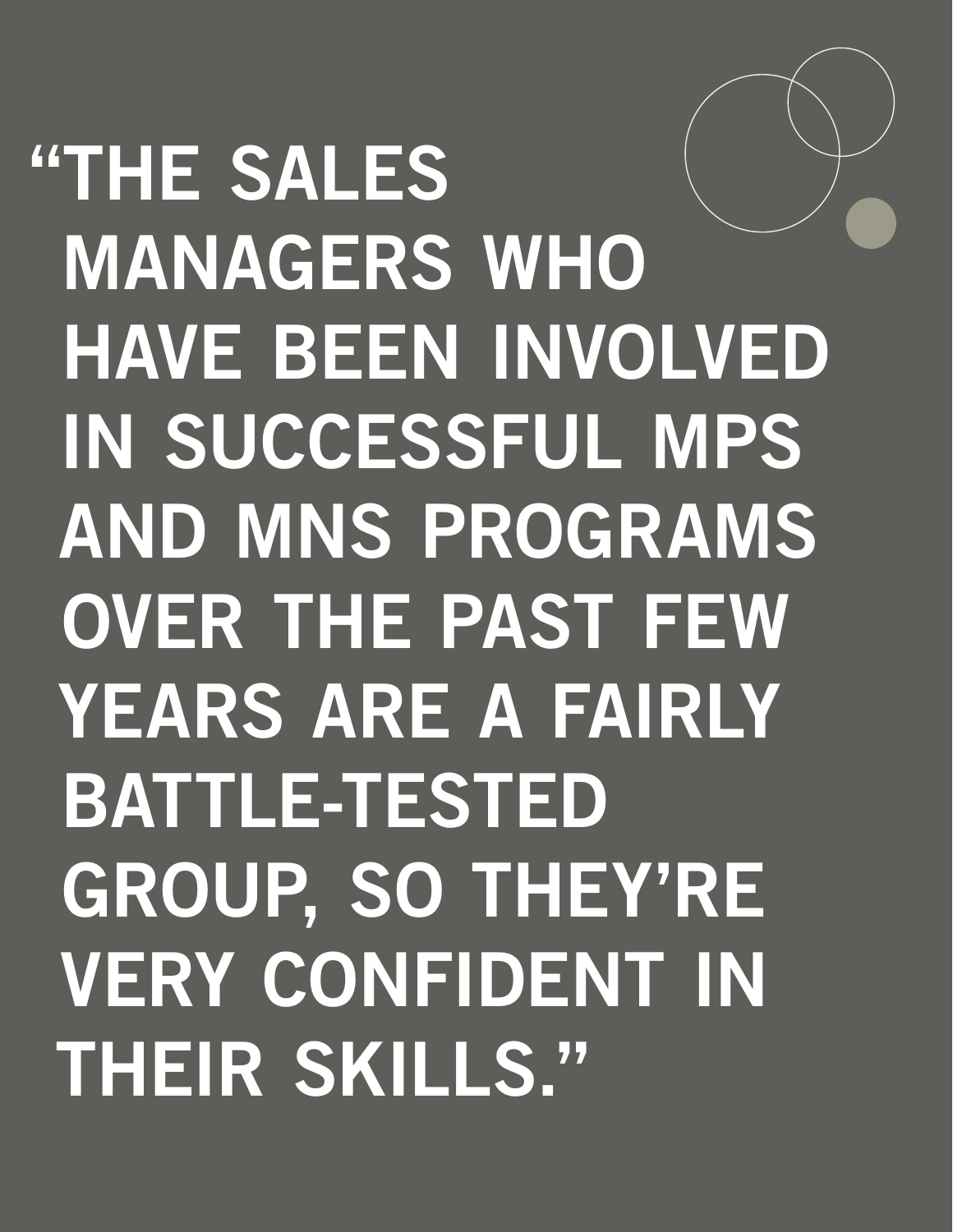#### *When you ask copier sales managers* which jobrelated issues are most important to them, the same answers tend to emerge year after year: bonus opportunities, the opportunity to contribute to the company's success, and benefits have been the biggest vote-getters for most of the survey's history. What's more telling are the movers and shakers farther down the list. Though neither of these cracked this year's top ten list, both the "ability to work with leading-edge technology" and the "ability to work on creating new, innovative IT solutions" increased by several percentage points this year. These increases suggest a growing awareness among sales managers that it pays to get excited about technology.

"The more the industry moves toward professional services and IT solutions, the more sales managers need to understand and appreciate new technology," says Crowley. "The older generation of copier sales professionals didn't necessarily need a lot of technical knowledge to be successful, but that is no longer the reality. To thrive as a sales professional in this industry, you have to really embrace not only the devices themselves, but also all the technology that supports them and makes it possible to provide sophisticated business solutions in networked environments."

While this interest in technology has led some sales managers to seek positions with more progressive, tech-oriented copier dealerships, it has led others out of the industry entirely and into IT entities, telecommunications firms, and other tech-based business where they can put their skill sets to good use.

"The sales managers who have been involved in successful MPS and MNS programs over the past few years are a fairly battle-tested group, so they're very confident in their skills," says Schwartz. "With the copier industry so clearly moving into the IT space, it's not a huge leap for them to go to work for other types of technical service providers. Unfortunately, it's often the people we'd most like to see stay in the industry who are choosing to move out of it."

#### **HOW MANY HOURS DO YOU WORK EACH WEEK?**

| 2002 | 46 |
|------|----|
| 2004 | 49 |
| 2006 | 50 |
| 2008 | 54 |
| 2010 | 58 |
| 2011 | 58 |
| 2012 | 59 |
| 2013 | 57 |

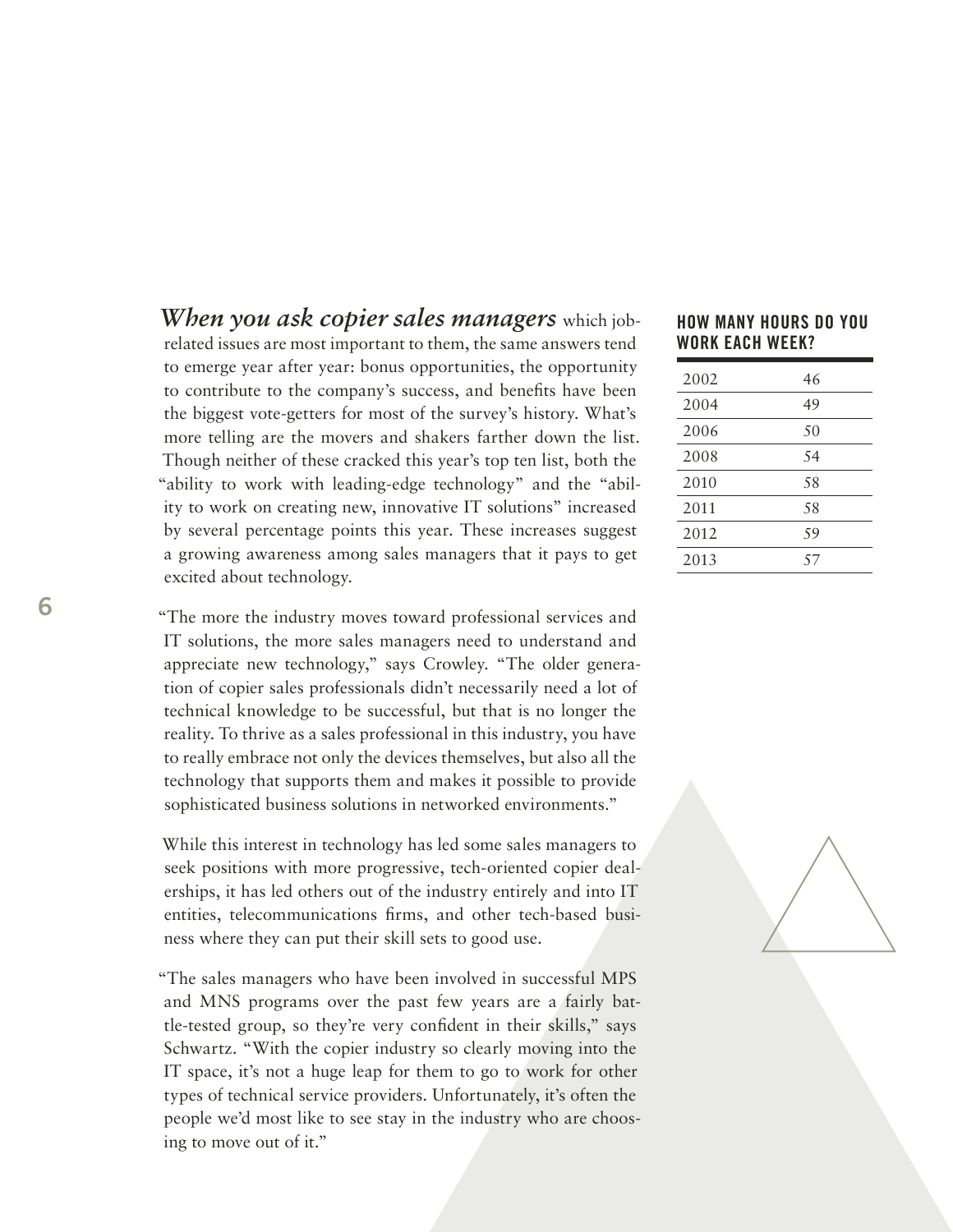#### **ARE YOU LOOKING FOR A NEW JOB?**



#### **WHY ARE YOU LOOKING FOR A NEW JOB?**

| 1. Higher compensation                              |  |  |  |
|-----------------------------------------------------|--|--|--|
| 2. Job market opportunities are too good to pass up |  |  |  |
| 3. Don't like present company's management/culture  |  |  |  |
| 4. Seeking a more dynamic company                   |  |  |  |
| 5. Seeking less stress                              |  |  |  |
| 6. Want to move to a different geographic area      |  |  |  |
| 7. Looking for more interesting work                |  |  |  |
| $0 \t 1 \t 1 \t 1 \t 1 \t 1 \t 1 \t 1 \t 1$         |  |  |  |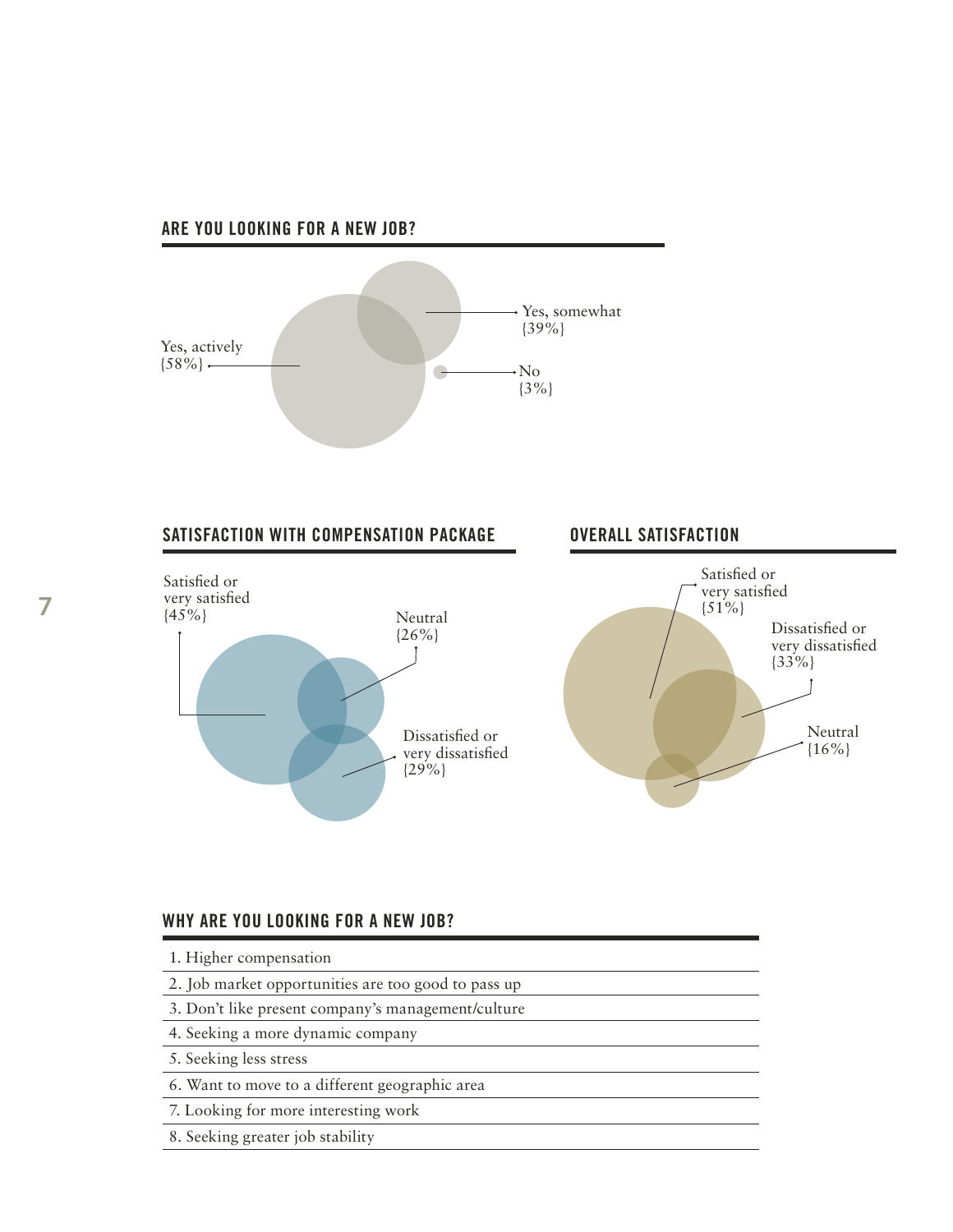**37% OF COPIER SALES MANAGERS SAY THEIR COMPANIES DO AN EXCELLENT OR GOOD JOB OF ATTRACTING NEW EMPLOYEES**

**8** *For sales managers who have the ability* and the desire to embrace solution sales, the future holds a lot of promise. But for the managers who don't meet this description, the future isn't quite so bright. One Copier Careers newsletter reader describes a situation that has become familiar to many of us:

> "My company has too many managers who have been in the same position for too long. Everyone from the sales manager to the regional VP are just biding time until they retire. There are long-standing grudges and political battles that go back years, and the current sales team suffers as a result, since none of these managers are willing to try new things or work on creative strategies to drive new business."

> Not only are sales managers who have failed to embrace new business models leaving money on the table today, they are also damaging their company's ability to recruit quality sales staff, a situation that could negatively impact the dealership's business for years to come.

> "When a sales manager is stuck on the idea of selling boxes, it is really difficult for us to convince experienced sales reps to give that dealership a look," says Crowley. "Three- to five-year reps have come up in a solution selling environment, so they know how much money they'd be leaving on the table if they agree to work for a dealership that isn't supporting a wide range of solutions. If a sales manager is failing to embrace newer business models, his or her recruitment options are going to be very limited."